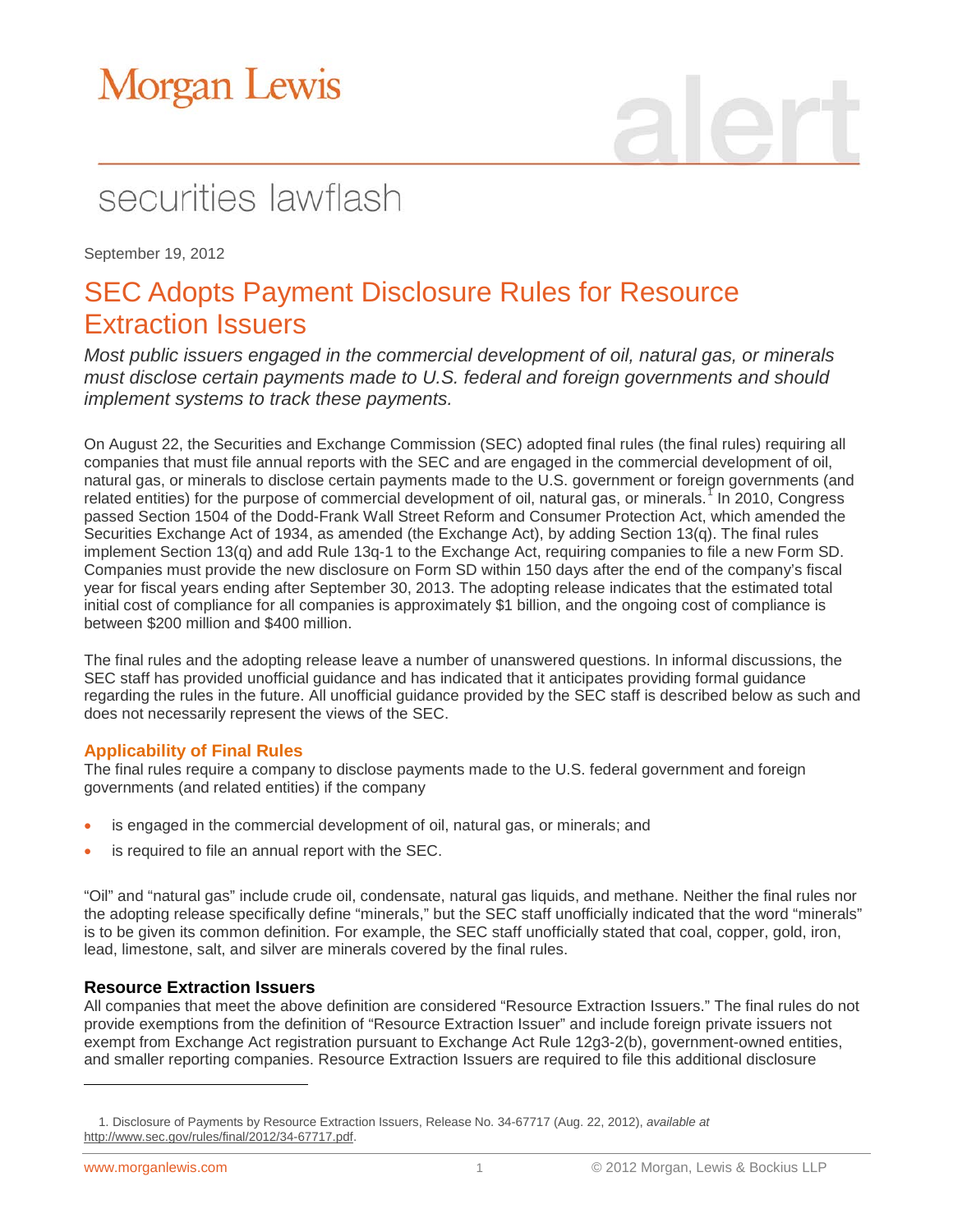regardless of the size of the company or the extent of business operations constituting the commercial development of oil, natural gas, or minerals.

The final rules do not permit Resource Extraction Issuers to satisfy the disclosure requirements adopted under Section 13(q) by providing disclosures required under other extractive transparency reporting requirements, such as home-country laws, listing rules, or an Extractive Industries Transparency Initiative (EITI) program. The final rules also do not provide exemptions for situations in which a foreign law may prohibit the required disclosure, instances when a company has confidentiality provisions in an existing or future contract, or for commercially sensitive information.

#### **Payments by Subsidiaries or Companies Controlled by Issuers**

Companies are also required to disclose payments made by a subsidiary or another entity controlled by the issuer, including where the subsidiary or entity is consolidated in the Resource Extraction Issuer's financial statements included in its Exchange Act reports as well as payments by other entities it controls, as determined in accordance with Exchange Act Rule 12b-2. A Resource Extraction Issuer may also be required to provide disclosure for entities in which it provides proportionately consolidated information. A Resource Extraction Issuer will be required to determine whether it has control of an entity for purposes of the final rules based on a consideration of all relevant facts and circumstances.

#### **Commercial Development**

The "commercial development" of oil, natural gas, or minerals includes activities of exploration, extraction (including production of oil and gas), processing (including field processing activities and crushing and processing of raw ore prior to the refining or smelting phase), and export from the host country, or the acquisition of a license for any such activity. Commercial development captures both upstream and downstream activities, but it is limited to those activities that are directly related to the commercial development of oil, natural gas, or minerals. Commercial development does not include those activities that are ancillary or preparatory to such commercial development. For example, it does not include the marketing of oil, natural gas, or minerals; the manufacture of products used in the commercial development of oil, natural gas, or minerals (e.g., drill bits or machinery); or the transportation of oil, natural gas, or minerals (unless those activities are directly related to export).

#### **Disclosure Required of Resource Extraction Issuers**

#### **Payments**

A Resource Extraction Issuer is required to disclose certain payments made to the following entities:

- Foreign governments (including foreign subnational governments, such as the government of a state, province, county, district, municipality, or territory)
- Companies that are majority-owned by a foreign government
- U.S. federal government (but **not** subnational or state governments of the United States)

For a "payment" to be subject to the final rules, it must be made to further the commercial development of oil, natural gas, or minerals and must not be *de minimis* (as further explained below). Additionally, it must fall within the following types of payments:

- Taxes (including taxes levied on corporate profits, corporate income, and production, but excluding consumption taxes, such as value-added, personal income, or sales tax)
- **Royalties**
- Fees (including license, rental, entry, and concession fees)
- Production entitlements
- Bonuses (including signature, discovery, and production bonuses)
- Dividends (excluding dividends paid to a government as an ordinary shareholder)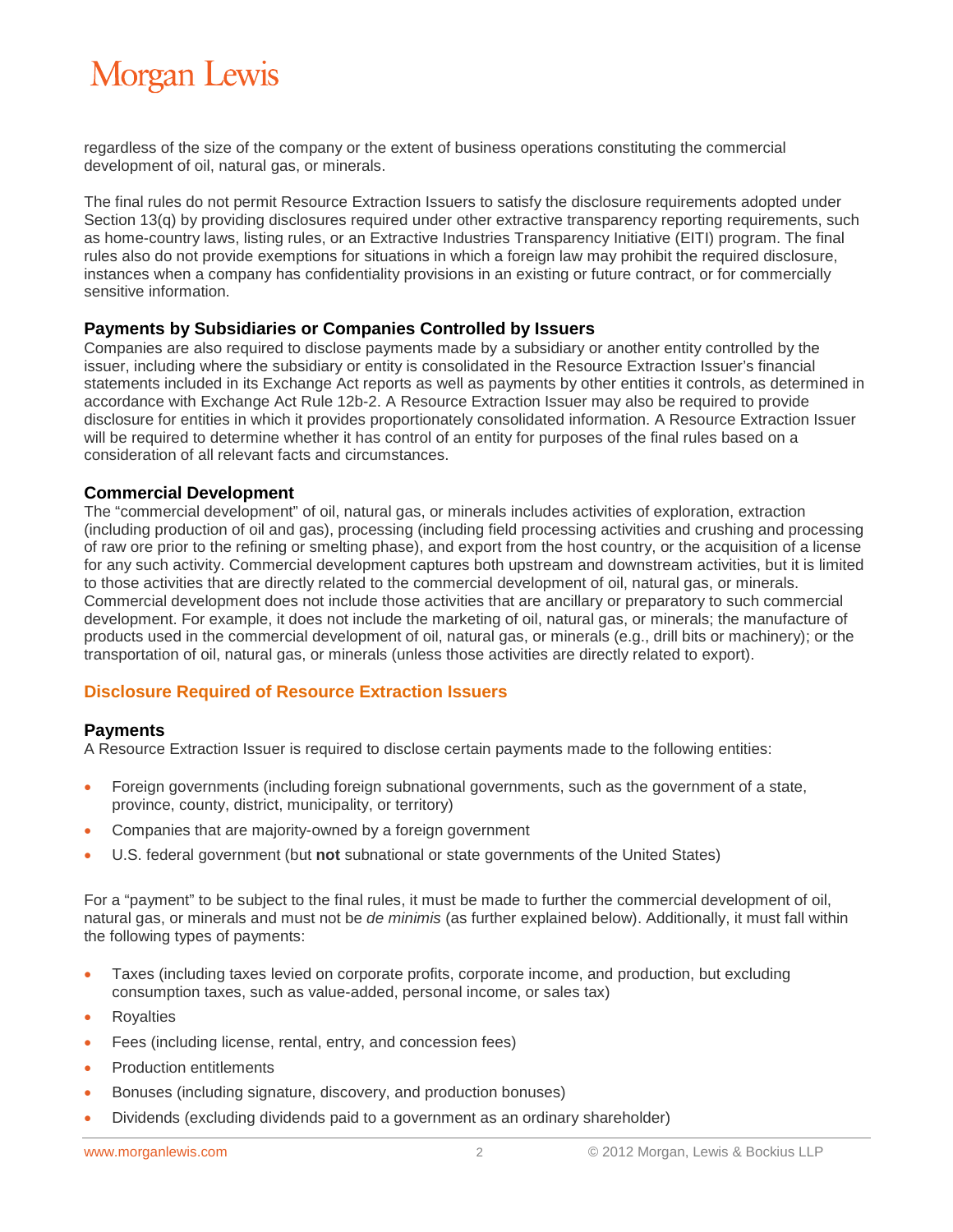• Infrastructure improvements (such as building a road or railway, but excluding social or community payments, including payments to build a hospital or school)

Disclosure is required of each payment listed above that is "not *de minimis*," which the SEC has defined as any payment (whether a single payment or a series of related payments) that equals or exceeds \$100,000 during the most recent fiscal year.

As stated above, companies should note that corporate-level income taxes paid to the U.S. federal government are also to be disclosed by Resource Extraction Issuers.

Further, the final rules do not provide any exemption for any payments included in the list above made by U.S. companies to the U.S. federal government.

#### **Disclosure Relating to the Payments**

The following information regarding the payments must be provided:

- Type and total amount of payments made for each project
- Type and total amount of payments made to each government
- Total amounts of the payments, by category
- Currency used to make the payments
- Financial period in which the payments were made
- Business segment of the Resource Extraction Issuer that made the payments
- The government that received the payments and the country in which the government is located
- The project of the Resource Extraction Issuer to which the payments relate

Payments must be disclosed in either U.S. dollars or in the company's reporting currency. An issuer may choose to calculate the currency conversion between the currency in which the payment was made and U.S. dollars or the issuer's reporting currency in one of three ways: (i) by translating the expenses at the exchange rate existing at the time the payment is made; (ii) by using a weighted average of exchange rates during the reporting period; or (iii) by using the exchange rate at the end of the company's fiscal year. The payment disclosure does not need to be audited or provided on an accrual basis.

Disclosure regarding the business segment of the Resource Extraction Issuer that made the payments must be consistent with the reportable segments used by the Resource Extraction Issuer for purposes of financial reporting.

Neither the final rules nor the adopting release provide guidance regarding how companies are to attribute the payment of corporate-level federal income taxes in instances where companies do not operate entirely as Resource Extraction Issuers.

#### **Payments to Be Disclosed by "Project"**

The final rules and adopting release leave the term "project" undefined, but the SEC provides guidance in the adopting release. The SEC did not include a definition of "project" so as to give Resource Extraction Issuers flexibility in applying the term to different business contexts depending on factors such as the particular industry or size of the company. In the adopting release, the SEC indicated that a contract with a government for the purpose of commercial development of oil, natural gas, or minerals typically defines the relationship. Additionally, payment flows between the issuer and the government generally would provide a basis for determining the payments and required payment disclosure associated with a particular "project." Further, the SEC indicated that "project" is not to be defined as a reporting unit set forth in the Accounting Standards Code 350-20-20 and that it requires more granular disclosure than country-level reporting. The SEC, however, did indicate that payments can be disclosed at the entity level if the payment is made for obligations levied on the company at the entity level rather than the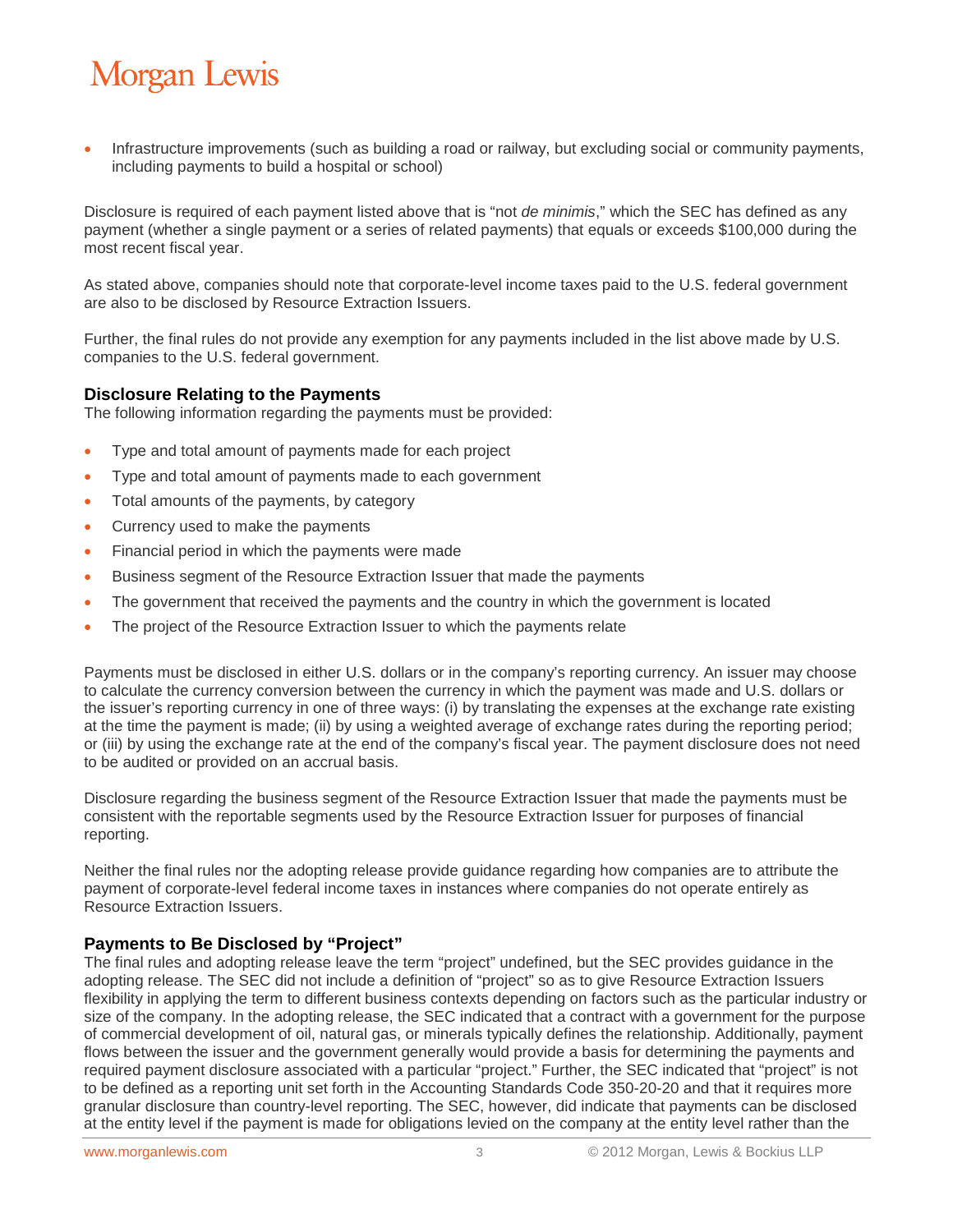project level. The SEC has provided the following example: If an issuer has more than one project in a host country, and that country's government levies corporate income taxes on the issuer with respect to the issuer's income in the country as a whole and not with respect to a particular project or operation within that country, the issuer would be permitted to disclose the resulting income tax payments without specifying a particular project associated with the payments.

#### **Method for Providing the Required Disclosure**

A Resource Extraction Issuer must provide disclosure of applicable payments annually by filing a Form SD on the SEC's Electronic Data Gathering, Analysis, and Retrieval (EDGAR) system. The Form SD will require Resource Extraction Issuers to include a brief statement in the body of the form (in an item titled "Disclosure of Payments by Resource Extraction Issuers") directing users to detailed payment information in an exhibit to the form. The required information must be included in an exhibit to the Form SD and electronically tagged using the eXtensible Business Reporting Language (XBRL) format. Form SD requires a brief statement in Item 2.01 of the form directing users to the detailed payment information provided in the exhibits to the form. The new disclosure is not subject to the officer certifications required by Rules 13a-14 and 15d-14 of the Exchange Act.

#### **Timing of Disclosure**

Resource Extraction Issuers are required to file the Form SD on EDGAR no later than 150 days after the end of its fiscal year for fiscal years ending after September 30, 2013. For the first report filed for fiscal years ending after September 30, 2013, a Resource Extraction Issuer may provide a partial year report if the issuer's fiscal year began before September 30, 2013 (and the issuer will be required to provide a report for the period beginning October 1, 2013, through the end of its fiscal year). For any fiscal year beginning on or after September 30, 2013, a Resource Extraction Issuer will be required to file a report disclosing payments for the full fiscal year. For example, a Resource Extraction Issuer with a December 31, 2013, fiscal year end will be required to file a report disclosing payments made from October 1, 2013, through December 31, 2013.

#### **Questions that Remain**

Neither the final rules nor the adopting release indicate any of the following:

- What constitutes a "mineral," although unofficial guidance from the SEC has been provided regarding certain additional resources that are considered "minerals" for purposes of the final rules as described above.
- How the final rules will affect royalty trusts and similar entities given their passive involvement in the extraction of oil, natural gas, or minerals.
- How companies should allocate tax payments made to the U.S. federal government by companies whose operations are not entirely in resource extraction.

#### **Next Steps**

A company should determine whether it is a Resource Extraction Issuer by examining its operations. For companies required to file an annual report with the SEC, the test is whether it is engaged in any commercial development of oil, natural gas, or minerals. Companies with questions as to whether their particular operations fit within the definition of the commercial development of oil, natural gas, or minerals should contact their securities legal counsel or speak with the SEC staff for guidance.

In connection with this review, a company should evaluate the business operations of its subsidiaries and other entities included in its consolidated financial statements as well as payments by other entities it controls, as determined in accordance with Exchange Act Rule 12b-2. A company should also be mindful that it may be required to provide disclosure for entities in which it provides proportionately consolidated information and for other entities that it may control, based on a consideration of all relevant facts and circumstances.

Once a company determines it is subject to the final rules, it should implement systems to track any payments made by each reporting segment and related entity by project, if applicable, to the U.S. federal government, to foreign governments, or to companies that are majority-owned by foreign governments. Companies should consult with their internal auditor to determine the best method for tracking this information.